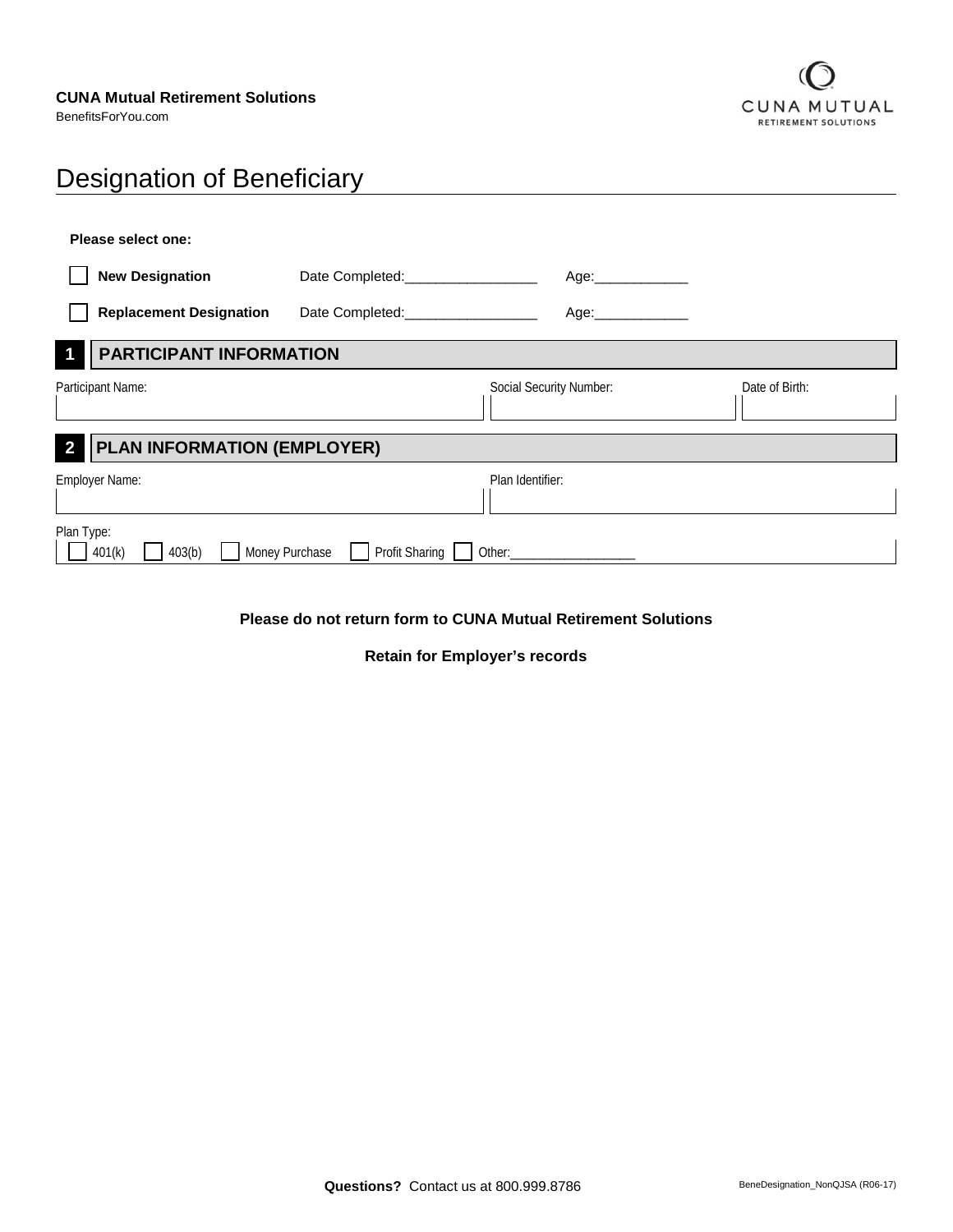# **DESIGNATION OF BENEFICIARY**

#### **PLEASE NOTE: THE SPOUSE OF A PARTICIPANT IN A SAME-SEX MARRIAGE WILL BE TREATED AS A "SPOUSE" FOR PURPOSES OF ANY BENEFICIARY DESIGNATION UNDER THIS PLAN.**

#### **3 GENERAL INFORMATION**

You may be eligible under your plan to have death benefits paid to a beneficiary if you die before you begin receiving retirement benefits. Your eligibility for, and the conditions of, any death benefits will be affected by your marital status at the time of your death. To add, remove, or change beneficiaries for your death benefit in the future, you must complete a new beneficiary designation form. You can obtain this form from the Plan Administrator.

#### **THE EFFECT OF THE BENEFICIARY DESIGNATION WILL CHANGE DEPENDING ON WHETHER YOUR DEATH OCCURS BEFORE OR AFTER YOU START RECEIVING YOUR RETIREMENT BENEFITS UNDER THE PLAN.**

**Death PRIOR to commencement of benefits:** If you die before you start receiving benefits under the Plan, this beneficiary designation will determine who will receive your benefit. This beneficiary designation will remain in effect until you start receiving your benefits.

**Death AFTER commencement of benefits:** This beneficiary designation will become invalid upon commencement of your benefits before your death. The Plan will pay your vested benefit according to the benefit option you elected for your distribution.

#### **PART A – IF YOU ARE NOT MARRIED**

(Read this portion before completing Sections 4 and 5 of this form)

You may choose who receives all of your death benefit by designating a beneficiary under Section 4 of this form.

It is important that you understand your rights and obligations concerning the death benefit. You should direct any questions to the Plan Administrator. Also, inform your Plan Administrator immediately if there is any change in your marital status because this will affect the payment of any death benefit to your beneficiaries.

#### **PART B – IF YOU ARE MARRIED**

(Read this portion before completing Sections 4, 5, and 6 of this form)

Your spouse is entitled to 100% of your account balance should you die before you begin receiving retirement benefits. This benefit will be paid in a lump sum or any other form permitted under the Plan.

You may choose to have all or a portion of your death benefit paid to someone other than your spouse, provided you obtain your spouse's consent. This means that someone else who you name in the Primary Beneficiary Designation section of this form will receive part or all of the death benefit. In order to do this you must name the person or persons you want to receive this portion of the death benefit and indicate the percentage of the death benefit they will receive. If you name someone other than your spouse as Primary Beneficiary and your spouse does not consent, your beneficiary designation will not be valid. Your spouse's consent must be in writing and witnessed by a notary public or a Plan representative.

Spousal consent is not required if:

- Your spouse cannot be located;
- Your spouse is legally incompetent to give consent;
- You and your spouse are legally separated and you have a court order attesting to that fact; or
- Your spouse has abandoned you and you have a court order attesting to that fact.

Note: If any of the above exceptions apply, written proof will be required.

It is important that you and your spouse understand your rights and obligations concerning your death benefit. You should direct any questions to the Plan Administrator. Also, inform your Plan Administrator immediately if there is any change in your marital status because this will affect the payment of any death benefit to your beneficiaries. If you are no longer married at the date of your death (for example, your spouse has predeceased you or you were divorced), any benefits payable on account of your death will be paid as if you were single (see Part A above). Unless you name a new beneficiary under Section 2, the beneficiary designation in effect at the time of your death will govern who will receive any survivor benefits. If you are no longer married, review your beneficiary designation and change it as appropriate. The plan will automatically revoke any prior spousal designation upon divorce unless a Qualified Domestic Relations Order or divorce decree provides otherwise.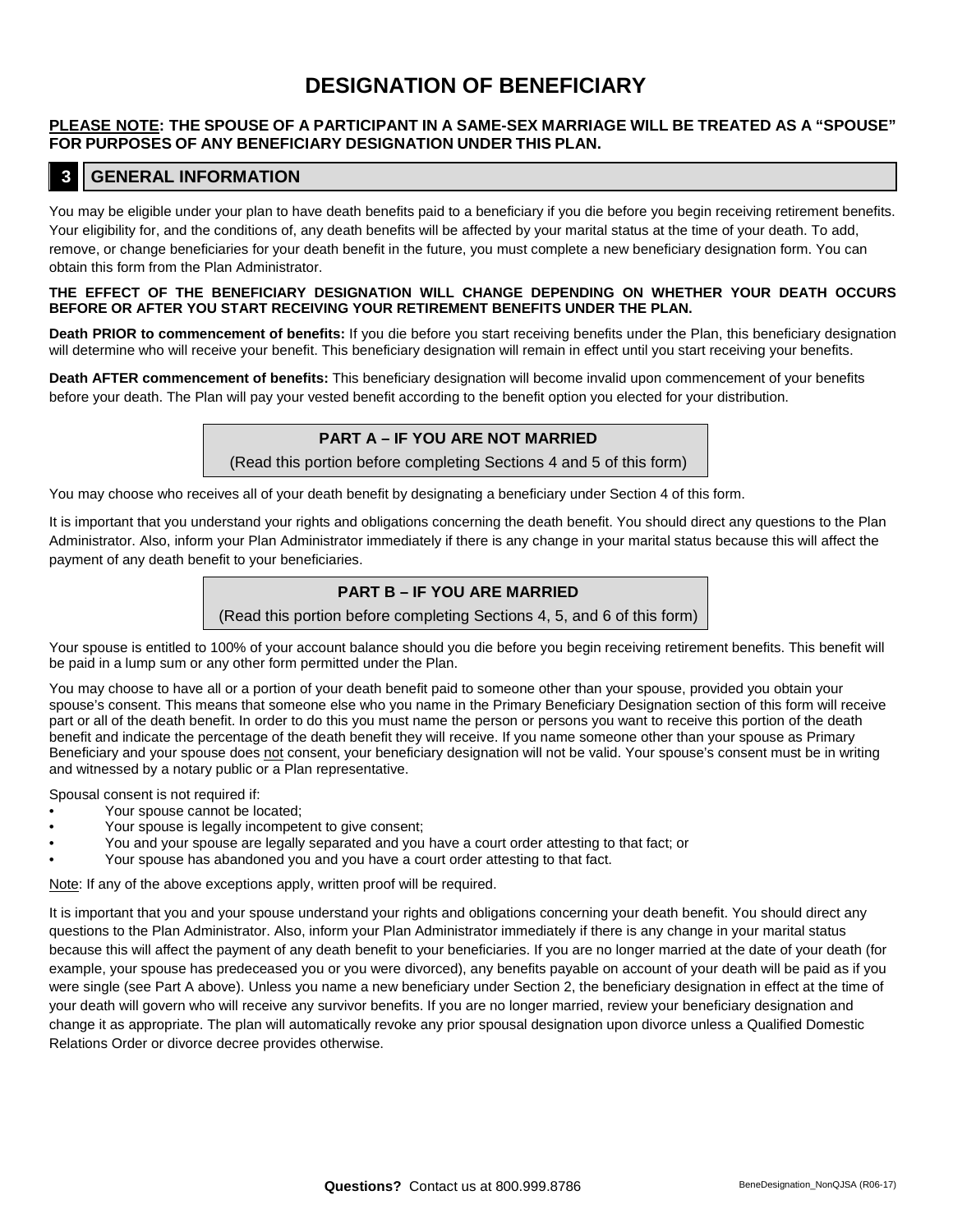### **EXAMPLES OF COMMON BENEFICIARY DESIGNATIONS**

#### **Example 1: I (Participant) want everything to go directly to my spouse.**

• Your spouse is automatically your beneficiary so you do not have to complete this form.

• If desired, complete the Contingent Beneficiary information under Section 4 by naming all beneficiaries who will receive the entire death benefit in the event your spouse predeceases you.

#### **Example 2: I (Participant) am married and want 75% to go to my children and want 25% to go to my spouse.**

• Complete the Primary Beneficiary under Section 4 with your spouse's name to receive 25% and children's names to receive 75%, dates of birth, relationship, social security numbers, and percent to receive.

• If desired, complete the Contingent Beneficiary information under Section 4 by naming all beneficiaries who will receive the entire death benefit in the event your spouse and your children predecease you.

• Your spouse is required to consent to this beneficiary designation because he/she is the beneficiary of less than 100% of the death benefit. If you do not obtain your spouse's consent, your spouse will receive the entire death benefit. A notary public or Plan representative must witness your spouse's consent under Section 6.

#### **Example 3: I (Participant) am married and want everything to go to my children.**

• Complete the Primary Beneficiary under Section 4 with your children's names, dates of birth, relationship, social security numbers and percent to receive totaling 100%.

• If desired, complete the Contingent Beneficiary information under Section 4 by naming all beneficiaries who will receive the entire death benefit in the event all your children predecease you.

• Your spouse is required to consent to this beneficiary designation because the death benefit is being paid to someone other than your spouse. If you do not obtain your spouse's consent, your spouse will receive the entire death benefit. A notary public or Plan representative must witness your spouse's consent under Section 6.

#### **Example 4: I (Participant) am single and want everything to go to my parents (or other beneficiary).**

• Complete the Primary Beneficiary under Section 4 with your parents' names, dates of birth, relationship, social security numbers and percent to receive totaling 100%.

• If desired, complete the Contingent Beneficiary information under Section 4 by naming all beneficiaries who will receive the entire death benefit in the event your parents predecease you.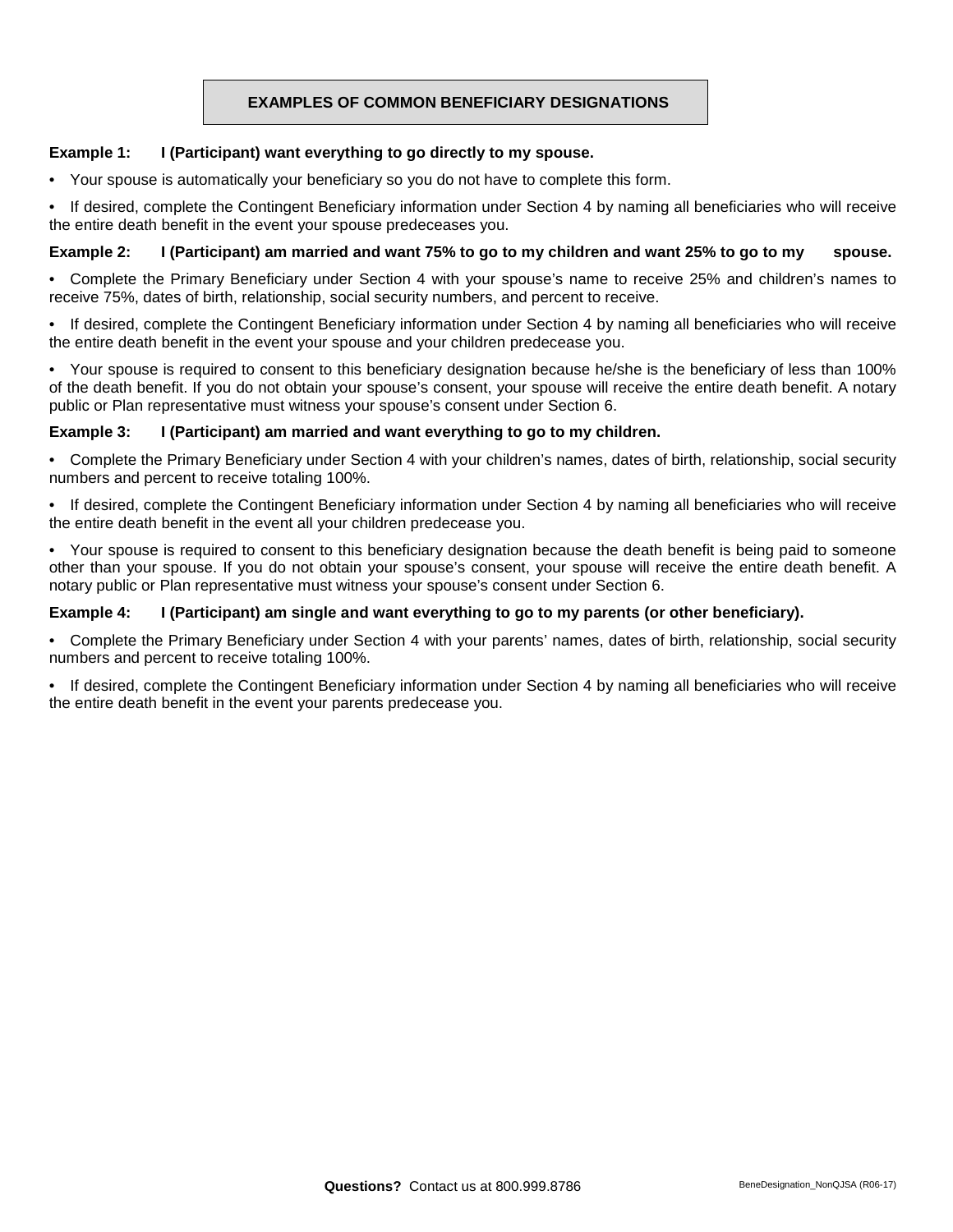## **4 DESIGNATION OF BENEFICIARY**

#### **IMPORTANT: If you are married and designated all or a portion of your death benefit to be paid to a non-spouse beneficiary, you must obtain Spousal Consent in Section 6.**

# **PRIMARY BENEFICIARY**

I designate that any benefits payable under the Plan by reason of my death shall be paid to the following person or persons as Primary Beneficiary if he or she survives me. Include date of birth, social security number, relationship, and percent to receive (must total 100%):

| <b>Beneficiary Name:</b> | Date of Birth: | Social Security Number: | Relationship: | Email: | Must total 100%<br>% to Receive: |
|--------------------------|----------------|-------------------------|---------------|--------|----------------------------------|
| <b>Beneficiary Name:</b> | Date of Birth: | Social Security Number: | Relationship: | Email: | % to Receive:                    |
| <b>Beneficiary Name:</b> | Date of Birth: | Social Security Number: | Relationship: | Email: | % to Receive:                    |
| <b>Beneficiary Name:</b> | Date of Birth: | Social Security Number: | Relationship: | Email: | % to Receive:                    |

# **CONTINGENT BENEFICIARY**

I designate that any benefits payable under the Plan by reason of my death shall be paid to the following person or persons as Contingent Beneficiary if he or she survives me and if the above Primary Beneficiary(ies) does not survive me. Include date of birth, social security number, relationship, and percent to receive (must total 100%):

| Beneficiary Name: | Date of Birth: | Social Security Number: | Relationship: | Email: | Must total 100%<br>% to Receive: |
|-------------------|----------------|-------------------------|---------------|--------|----------------------------------|
| Beneficiary Name: | Date of Birth: | Social Security Number: | Relationship: | Email: | % to Receive:                    |
| Beneficiary Name: | Date of Birth: | Social Security Number: | Relationship: | Email: | % to Receive:                    |
| Beneficiary Name: | Date of Birth: | Social Security Number: | Relationship: | Email: | % to Receive:                    |

## **5 PARTICIPANT SIGNATURE**

#### **I RESERVE THE RIGHT TO REVOKE OR CHANGE ANY BENEFICIARY DESIGNATION. I HEREBY REVOKE ALL PRIOR PRIMARY AND CONTINGENT BENEFICIARY DESIGNATIONS (IF ANY).**

All sums payable under the Plan by reason of my death will be paid to the Primary Beneficiary, if he or she survives me, and if no Primary Beneficiary survives me, then to the Contingent Beneficiary, and if no named beneficiary survives me, then all amounts will be paid in accordance with the Plan. A contingent beneficiary shall receive benefits only if there is no remaining primary beneficiary.

I understand that if I have named someone other than my spouse as beneficiary and have not received my spouse's consent to that designation, my spouse will receive the death benefit as described in Section 3 Part B.

I also understand that, unless I have provided otherwise above, all sums payable to more than one beneficiary will be paid equally to the living beneficiaries. If a named beneficiary predeceases me, the benefit shall be shared pro-rata among the remaining beneficiaries.

| Participant Signature:                          | Date: |
|-------------------------------------------------|-------|
| ີ<br>$\mathbf{v}$<br>$\boldsymbol{\mathcal{L}}$ |       |